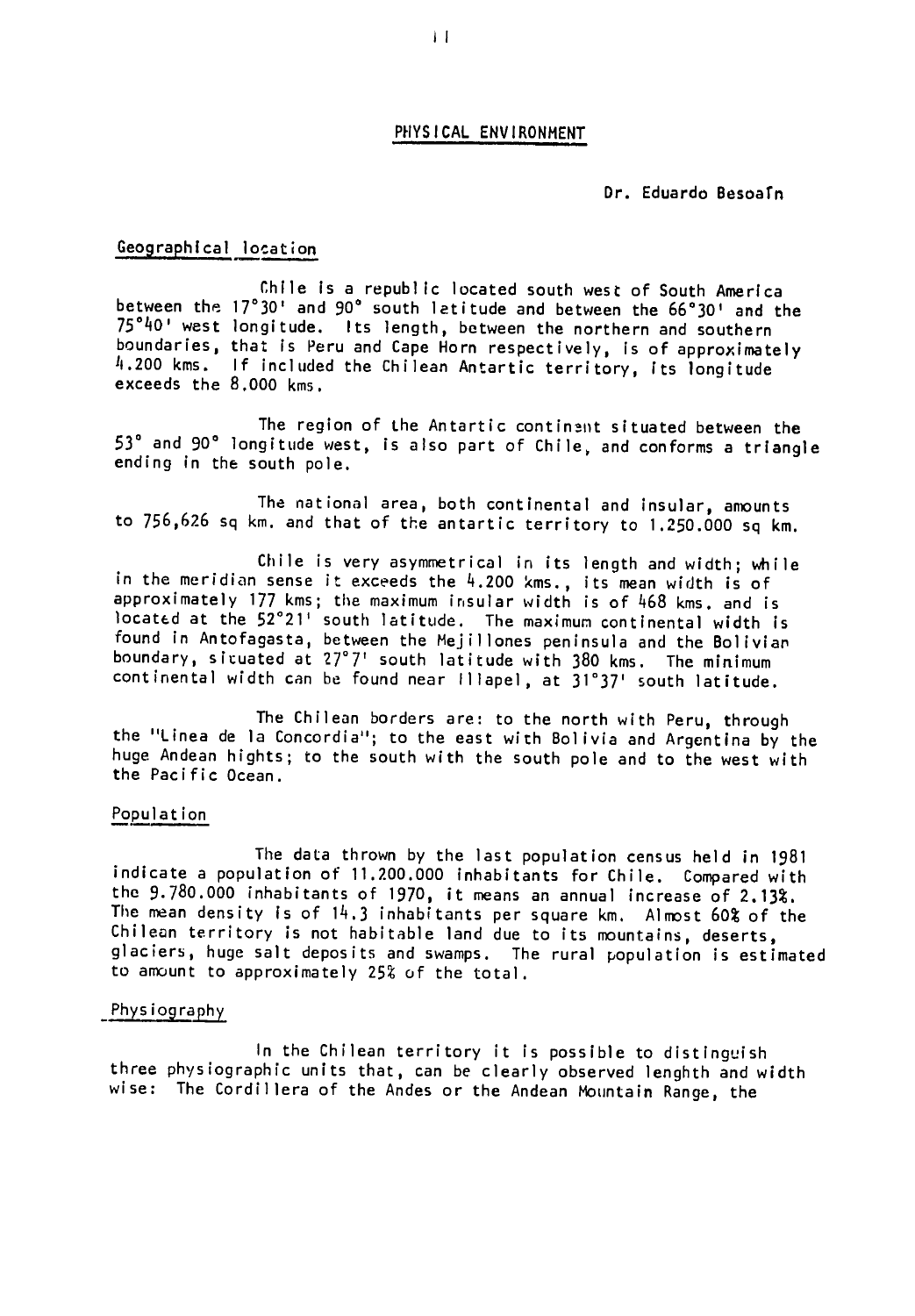Intermediate Depression and the Cordillera of the Coast or the Coastal Mountain Range. Sometimes another physiographic unit, called the coastal plains, is considered. (See Figure 1 for Broad Topographic Units.)

These physiographic units are subjected to major changes in their longitudinal development and from the combination of these physiographic bodies, eight territorial regions can be distinguished:

- **1.** Big North (Norte Grande): from the septentrional limit to the hydrographic basin of the Copiap6 river.
- 2. Small North (Norte Chico): from the mentioned reliefs to the southern limit of the Aconcagua river basin.
- **3.** Central Region: from the preceding limit to the Bto-BTo river.
- 4. The Frontier (La Frontera): from the Bio-Bio river to the stripe that divides the Toltén river from the Valdivia river.
- **5.** Lake Region: from the preceding stripe to the Gulf of Ancud.
- **6.** Chilo6: Island of Chilo6, the Chonos archipel-go and the Taitao peninsula.
- **7.** Mountain Range and Patagonian islands.
- **8.** Magellanic pampas: territories located east of the Cordillera of the Andes, both in continental Chile and in Tierra del Fuego.

Among these regions, the Central Region, the Frontier and the Lake Region, from now on the Central-Southern region of Chile, conform the area in which Andisols develop, and therefore, we shall limit our discussion to it. It is located between the **330** and 42' south.

In the Central-Southern region of Chile the geomorphological description is done based on the three physiographic units aforementioned, which develop parallel to the coast and which coirespond to a depresed fault blocks area - the Central Valleyor Intermediate Depression - between two areas of a greater altitude: the Coastal and the Andes Mountain Range. It is believed this formation concluded at the end of the Tertiary and Pleistocene periods, approximately one million years ago.

The Coastal Mountain Range shows a mature landscape, with rounded summits, greatly eroded. Ithas an undulated topography and its width is of approximately 50 km. The highest elevations are eastward and width is of approximately 50 km. The highest elevations are eastward and<br>diminish rapidly towards the west. South of the Maule river, the cordillera shows significant ranges which later decrease strongly towards the south.

The Central Depression is a rift valley or graben, and the limiting cordilleras constitute the blocks of the "horst". This tectonic depression has been the sedimentation basin of glacial, glaci-fluvial, fluvial and volcanic deposits from the Andean Mountain Range and to a lesser extent, from the Coastal Mountain Range. Evidence exists (Laugenie et al., 1975; ) that the sediments in it alternate with quaternary laharic deposits of a significant thickness. The height of the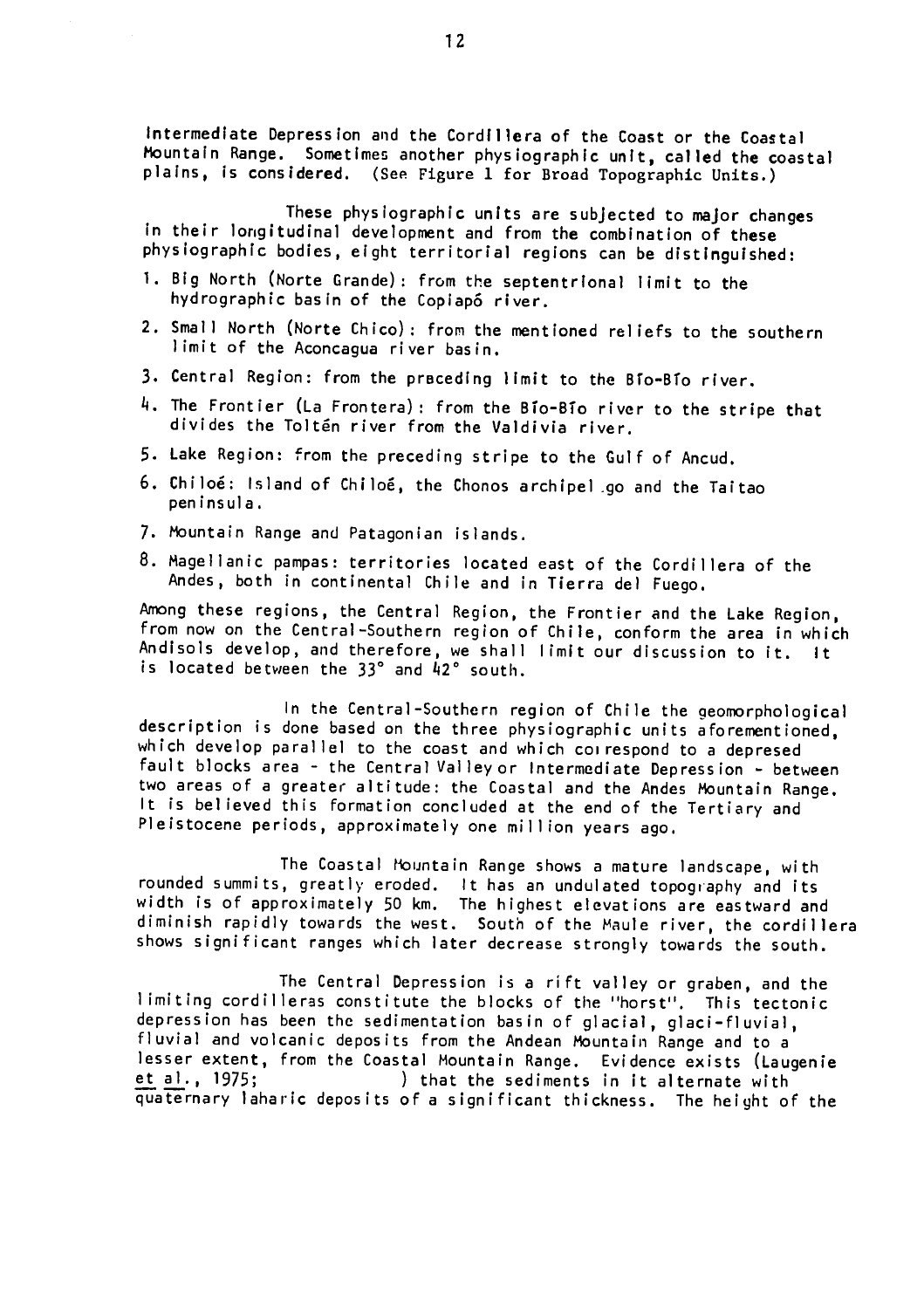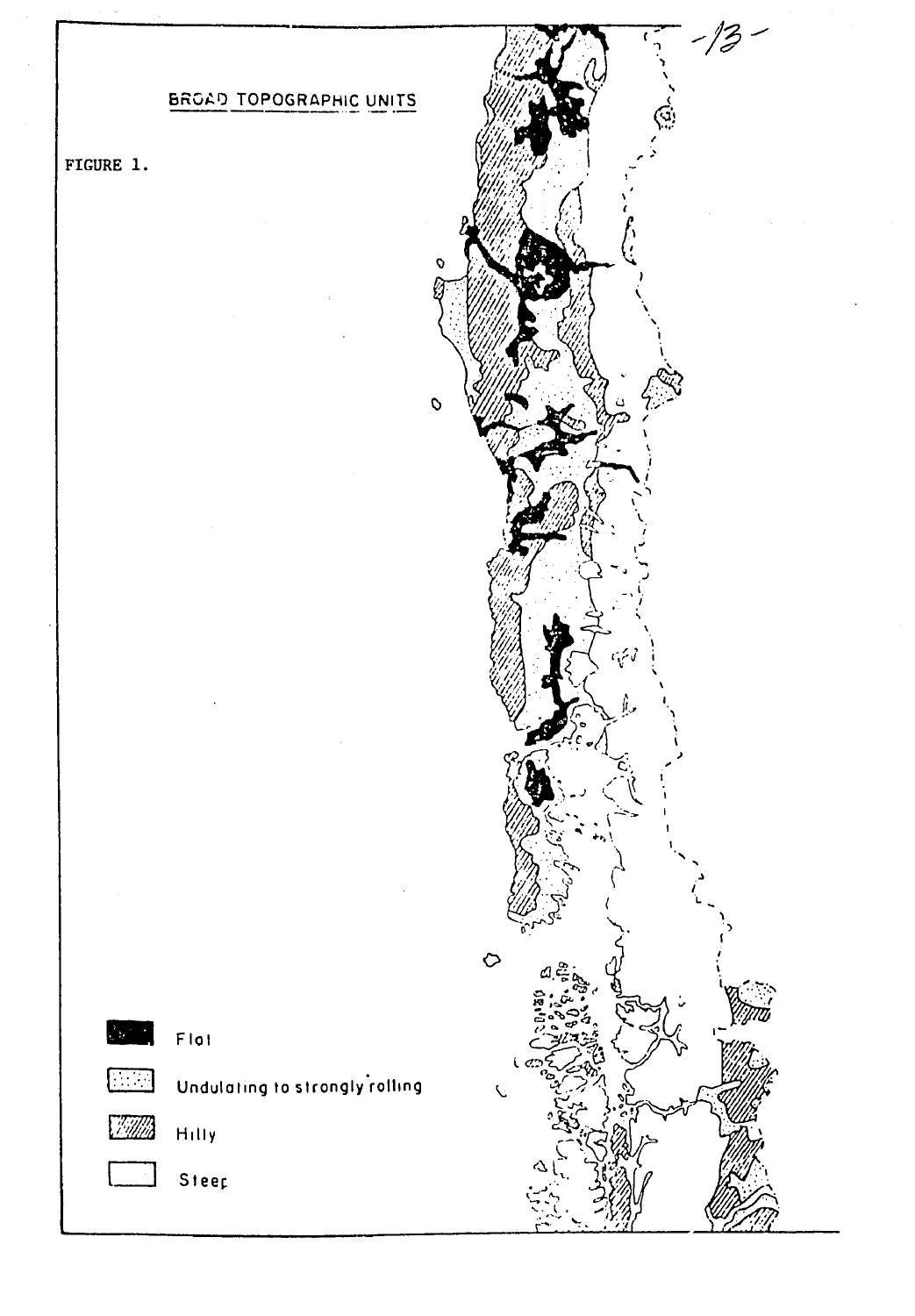Central Depression ranges from **25** to **800** mts. with a width of **50** to 65 kms. and a level or nearly level topography.

**A** particular physiographic feature between the Andean Range and the Central Depression takes place beginning in Talca **(35\*501 L.S.):**  the pre-Cordillera of the Andes. It has an undulated topography, with hights that do not exceed **1.000** mts. and a width that increases towards the south. Glacial, lacustrine, glacifluvial, volcanic and alluvial deposits are the sediments that form this unit. It is plenty of valleys relatively dry during the summer, and **by** some other deep cut valleys holding low flow rivers. the summer, and by some other deep cut valleys holding low flow rivers.<br>This pre-cordillera, parallel to the Andes, is interrupted by consequent rivers coming from the Andes and running to the lower zones of the Central Valley. In fact, this rivers are the continuation of the Central Valley towards the Andes.

The Andean Mountain Range. It runs from north to south following the eastern border of the Chilean territory. It is one of the biggest mountain ranges in the Earth. It is a young cordillera, consolidated during the Tertiary and Quaternary periods and in the Big and Small North its elevations reach spectacular heights (Liullaillaco Volcano: **6.730** mts; Socompa: **6.050** mts; Ojos del Salado: **6.908** mts; Cerro de las T6rtolas: **6.323** mts. etc.). The vulcanism reappears in the Central Region towards Santiago (Tupungato Volcano: **6.550** mts.), gradually decreasing in height towards the south where the maximum elevations coincide with the presence of volcanoes. In Curic6 and Talca the highest elevations are coincident with volcanic cones: Peteroa (4.903 mts.); Descabezado Grande **(3.850** mts.); Descabezado Chico (3.250 mts.); Quizap6 **(3.050 °**  mts.). Facing nuble **(37 S.L.),** the Nevados volcano does not surpass the 3.180 mts. Southward, the Cordillera has been affected by a severe glacial and fluvial erosion resulting in very deep valleys with steep slopes, giving it a basically alpine appearance (Fajardo, 1975), where relict peneplain zones of the Tertiary topography can be **1975),** where relict peneplain zones of the Tertiary topography can be observed. The volcanoes of the Lake Region are somewhat higher: Llaima (3.050 mts.); Villarrica (2.840 mts.); Choshuenco (2.360 mts.); Puyehue (2.240 mts.); Puntiagudo (2.490 mts.); Osorno (2.660 mts.). Southward of the ReloncavT Bay, the Andean relief becomes more complex and receives the name of Patagonian Cordilleras; it is also extremely weared out by glacial action, so in fact its base is sea-occupied. In the Magellan region the fiords cut the cordillera, with a broken up appearance, forming numerous islands.

#### Geology

The oldest rocks, supposedly pre-cambrian, constitute the metamorphic base formed by micaschists, amphibolites, gneisses and phyllites. Outcroppings are located in the narrow and discontinuous coastal strip of the Coastal Mountain Range, in front of Santiago; they become wider towards the south, specially in front of Valdivia  $(39 - \bar{40^{\circ}} \text{ S.L.})$  where the lowest part of the Cordillera of the Andes can be found.

Sporadically, Paleozoic rocks can be found in the Lake Region, province of Valdivia, between the lakes Calafquén and Ranco, where

14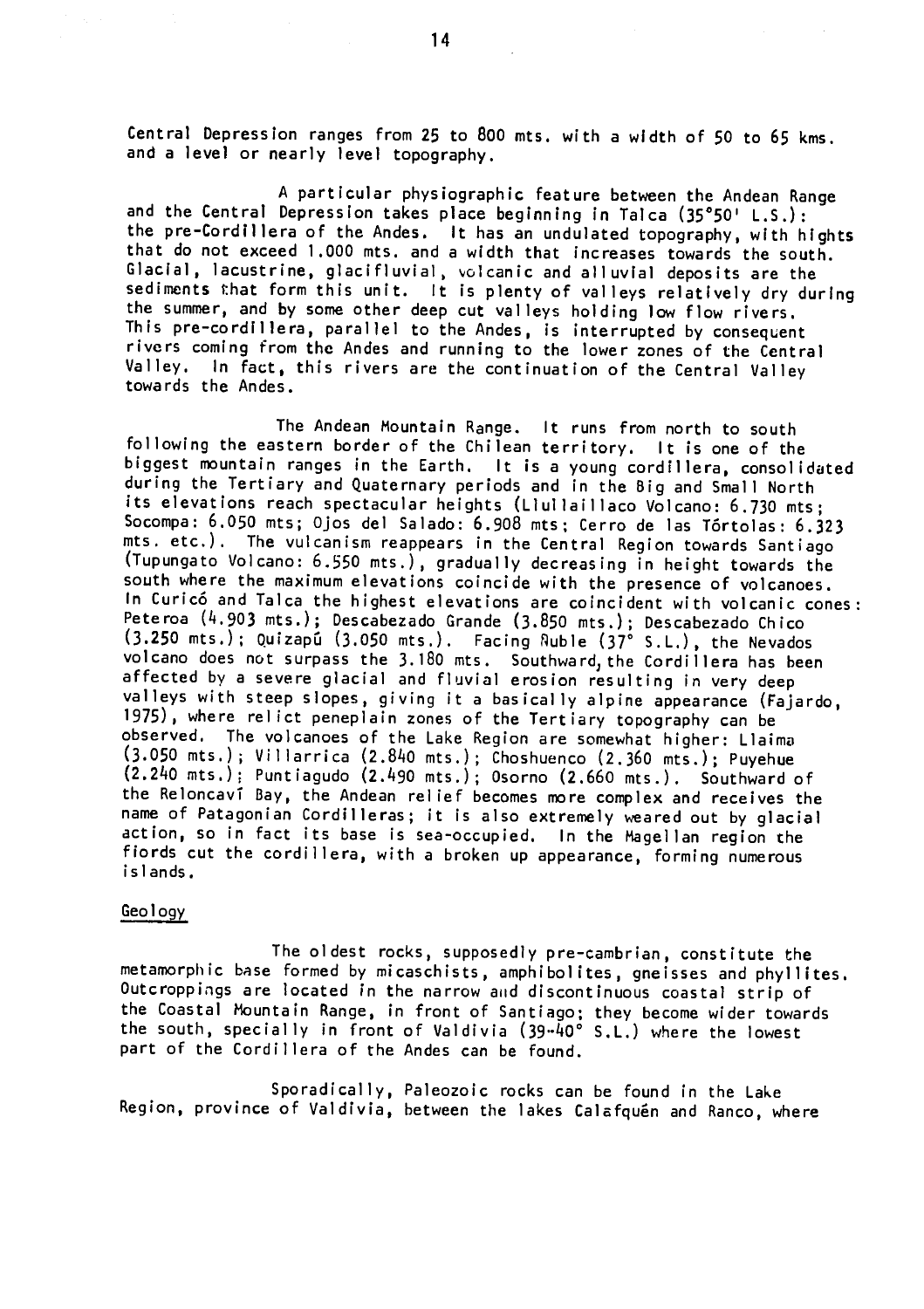conglomerates, sandstones, slates and phyllites outcrop, probably of the permocarboniferous age, they conform a sequence deposited In a marine permocarboniterous age, they conform a sequence deposited in a marine<br>environment (Fajardo, 1975). While plutonic granite-like outcroppings environment (Fajardo, 1975). While plutonic granite-like outcroppings<br>occupy great extensions as intrusive bodies in the crystalline base of the Cordillera of the Coast. Host probably granitic rocks are related to the evolution of the Paleozoic geosyncline.

The continental Triassic outcrops in the central-southern area, from the 8th. Region -Quilacoya- to the south, and is represented **by** shales and marine slates including fossiles of live origin and intercalations of anthracitic coal layers (Cautin). No triassic sediments are found south of Cautin.

The marine Triassic is present in the region of the Blo-Blo and includes invertebrated fossils in sandstones and shales with scarce limestone evidences.

The plain surface of the Triassic constituted the occidental border of the south american continental mass, which produced an instability border of the south american continental mass, which produced an instability<br>zone of the surface crust during the Jurassic, Cretaceous and probably during the Lower Tertiary periods. The orogenic movements of the Middle Cretaceous, both in central Chile as in the Patagonia, produced the intrusion of the Andean Datholith-Andean diorite (Fuenzalida, **1950)** -which greatly conforms the Earth crust and which is itself formed **by** plutonite, tonalite to granodiorite and gabbros.

The instability of the surface provoked the development of vast geosynclinal basins which, as the batholith, were longitudinally elongated. Within the Chilean territory, this process came along with an intense volcanism developing deformation processes of granitic intrusions and of accumulation of a great mass of marine sediment (Fajardo, **1975).** 

At the end of the Lower Tertiary, and possibly, during the Oligocene periods the instability of the territory originated orogenic phases of deformation and folds which were rather continuous during the Plic-Pleistocene period originating mountain ranges that later suffered erosion. During the Oligocene tectonic phase, the Cordillera of the Coast begins its formation process and, also during this period, an intense volcanic activity takes place, giving way to an accumulation of clastic continental deposits which joined the volcanic series.

South of parallel  $33^\circ$ , the great outcroppings of volcanic rock -andesitic and basaltic- are practically horizontally arranged over rocks of the Lower Tertiary.

During the Miocene period, an advance of the sea takes place, and marine deposits develop in a special way in the coastal region of Concepci6n, Ruble, Arauco and Valdivia.

During the Pliocene period, the land was a peneplain area with an enormous volcanic cover invaded by small bays in the western part